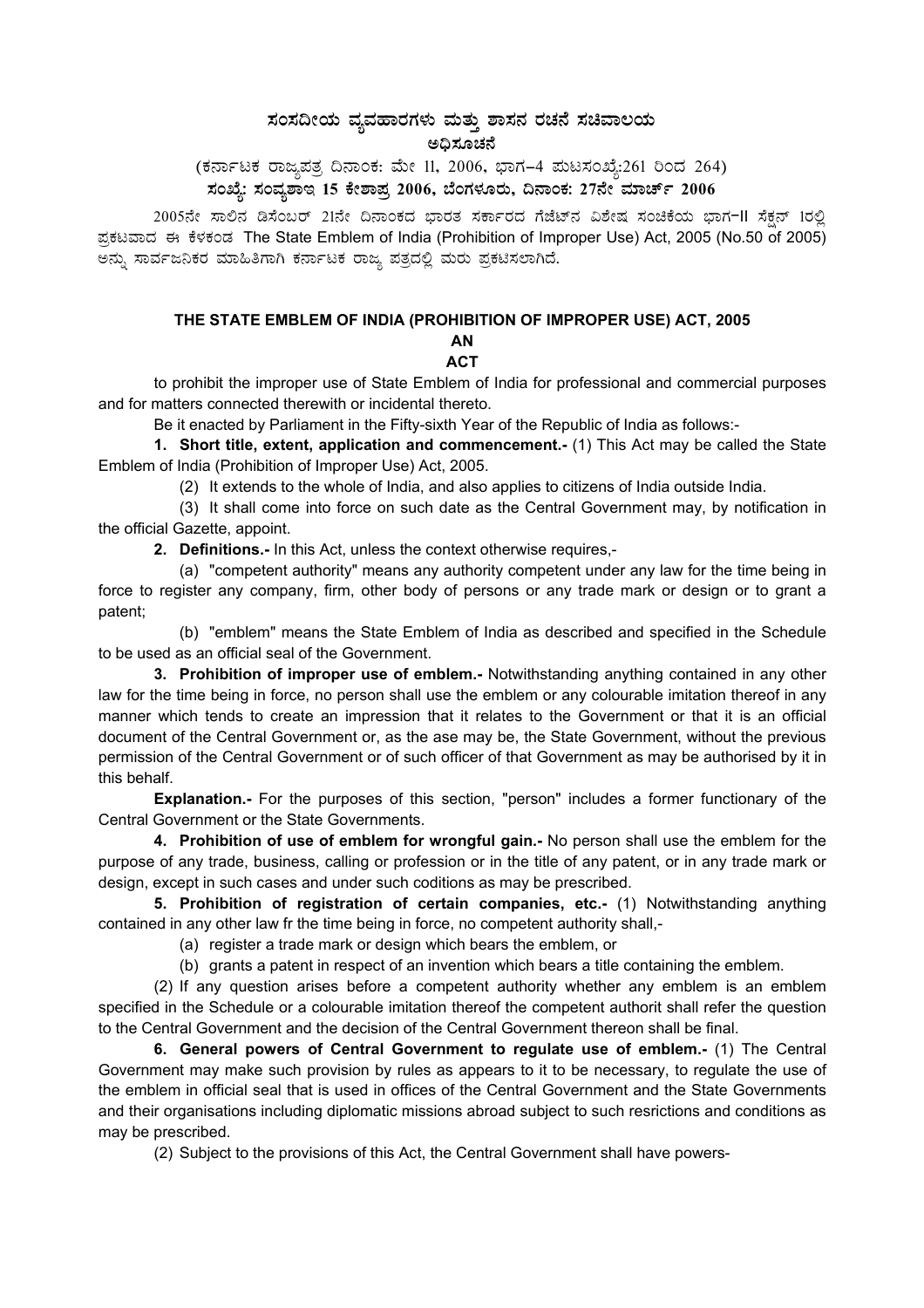(a) to notify the use of emblem on stationery, the method of printing or embossing it on demiofficial stationery by the constitutional authorities, Ministers, Members of Parliament, Members f Legislative Assemblies, officers of the Central Government and the State Governments;

(b) to specify the design of the official seal consisting of the emblem;

(c) to restrict the display of emblem on vehicles of constitutional authorities, foreign dignitaries, Ministers of the Central Government and the State Governments;

(d) to provide for guidelines for display of emblem on public buildings in India, the diplomatic missions and on the buildings occupied by India's consulates abroad;

(e) to specify conditions for the use of emblem for various other purposes including the use for educational purposes and the armed forces personnel;

(f) to do all such things (including the specification of design of the emblem and its use in the manner whatsoever) as the Central Government considers necessary or expedient for the exercise of the foregoing powers.

**7. Penalty.-** (1) Any person who contravenes the provisions of section 3 shall be punishable with imprisonment for a term which may extend to two years, or with fine which may extend to five thousand rupees, or with both, or if having been previously convicted of an offence under this section, is again convicted of any such offence, he shall be punishable for the second and for every subsequent offence with imprisonment for a term which shall not be less than six months, which may extend to two years and with fine which may extend to five thousand rupees.

(2) Any person who contravenes the provisions of section 4 for any wrongful gain shall be punishable for such offence with imprisonment for a term which shall not be less than six months, which may extend to two years and with fine which may extend to five thousand rupees.

**8. Previous sanction for prosecution.-** No prosecution for any offence punishable under this Act shall be instituted, except with the previous sanction of the Central Government or of any officer authorised in this behalf by general or special order of the Central Government.

**9. Savings.-** Nothing in this Act shall exempt any person from any suit or other proceedings which might be brought against him under any other law for the time being in force.

**10. Act to have overriding effect.-** The provisions of this Act or any rule made thereunder shall have effect notwithstanding anything inconsistent therewith contained in any other enactment or instrument having effect by virtue of such enactment.

**11. Power to make rules.-** (1) The Central Government may, by notification in the Official Gazette, make rules to carry out the purposes of this Act.

(2) In particular, and without prejudice to the generality of the foregoing powers, such rules may provide for all or any of the following matters, namely:-

(a) cases and conditions regulating the use of emblem under section 4;

(b) making rules to regulate the use of the emblem in official seal of the Government and specifying restrictions nd conditions relating thereto under sub-section (1) of section 6;

(c) the use of emblem on stationery, design of official seal consisting of emblem and other matters under sub-section (2) of section 6;

(d) authorising officer by general or special order for giving previous sanction for instituting prosecution under section 8; and

(e) any other matter which is required to be, or may be, prescribed.

(3) Every rule made under this section shall be laid, as soon as may be after it is made, before each House of Parliament, while it is in session, for a total period of thirty days which may be comprised in one session or in two or more successive sessions, and if, before the expiry of the session immediately following the session or the successive session aforesaid, both Houses agree in making any modification in the rule or both Houses agree that the rule should not be made, the rule shall thereafter have effect only in such modified form or be of no effect, as the case may be; so, however, that any such modification or annul ment shall be without prejudice to the validity of anything previously done under that rule.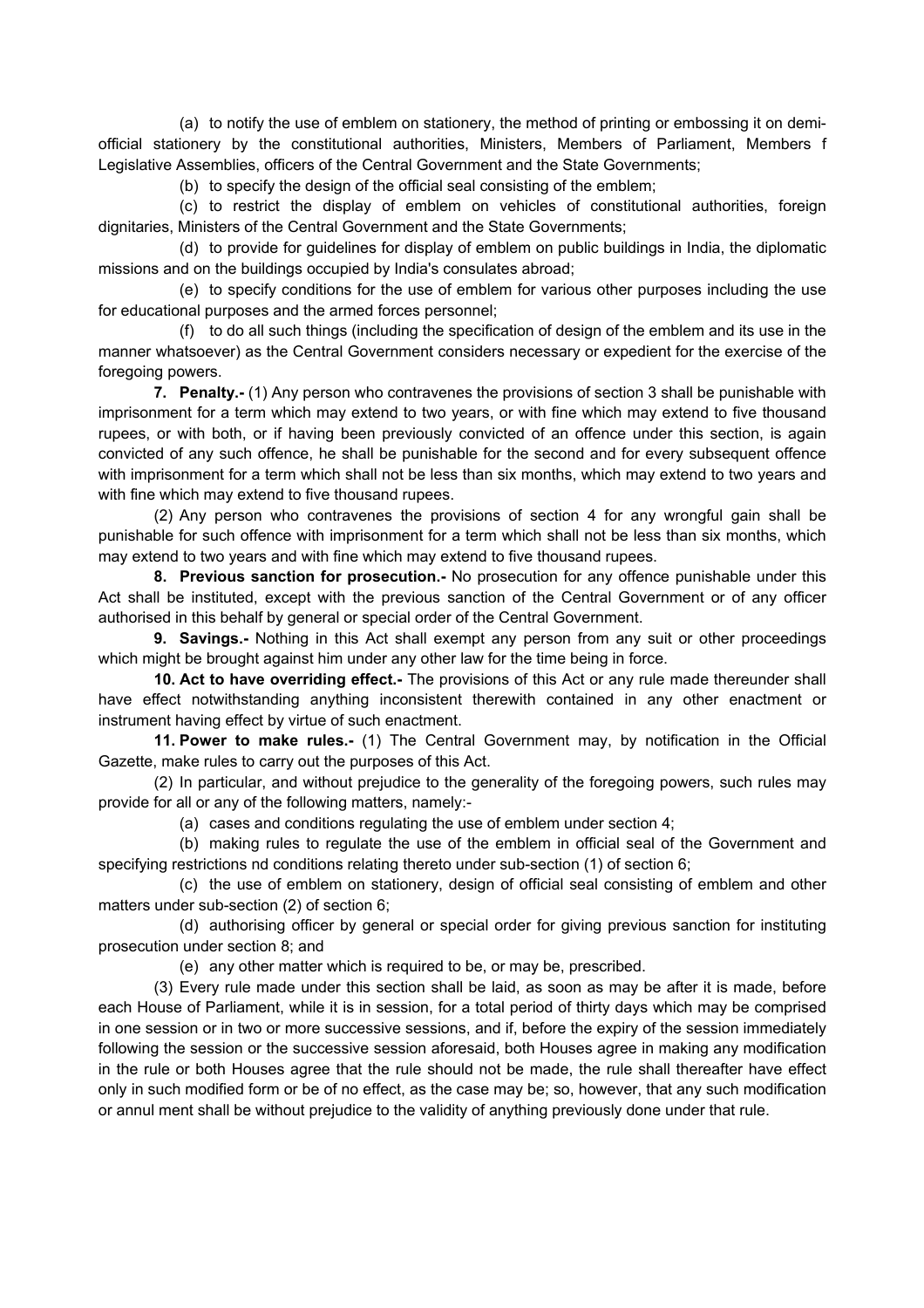## **THE SCHEDULE [See section 2(b)] STATE EMBLEM OF INDIA DESCRIPTION AND DESIGN**

The State Emblem of India is an adaptation from the sarnath Lion Capital of Asoka which is preserved in the Sarnath Museum. The Lion Capital has four lions mounted back to back on a circular abacus. The frieze of the abacus is adorned with sculpture in high relief of an elephant, a galloping horse, a bull and a lion separated by intervening Dharma Chakras. The abacus rests on a bell-shaped lotus.

The profile of the Lion Capital showing three lions mounted on the abacus with a Dharma Chakra in the centre, a bull on the right and a galloping horse on the left, and outlines of Dharma Chakras on the extreme right and left has been adopted as the State Emblem of India. The bell-shaped lotus has been omitted.

The motto "Satyameva Jayate"-Truth a lone triumphs-written in Devanagari script below the profile of the Lion Capital is part of the State Emblem of India.

The State Emblem of India shall conform to the design as set out in Appendix I or Appendix II.



**APPENDIX I** 

**Note.-** This design is in simplified form and meant for reproduction in small sizes, such as for use in stationery, seals and die-printing.